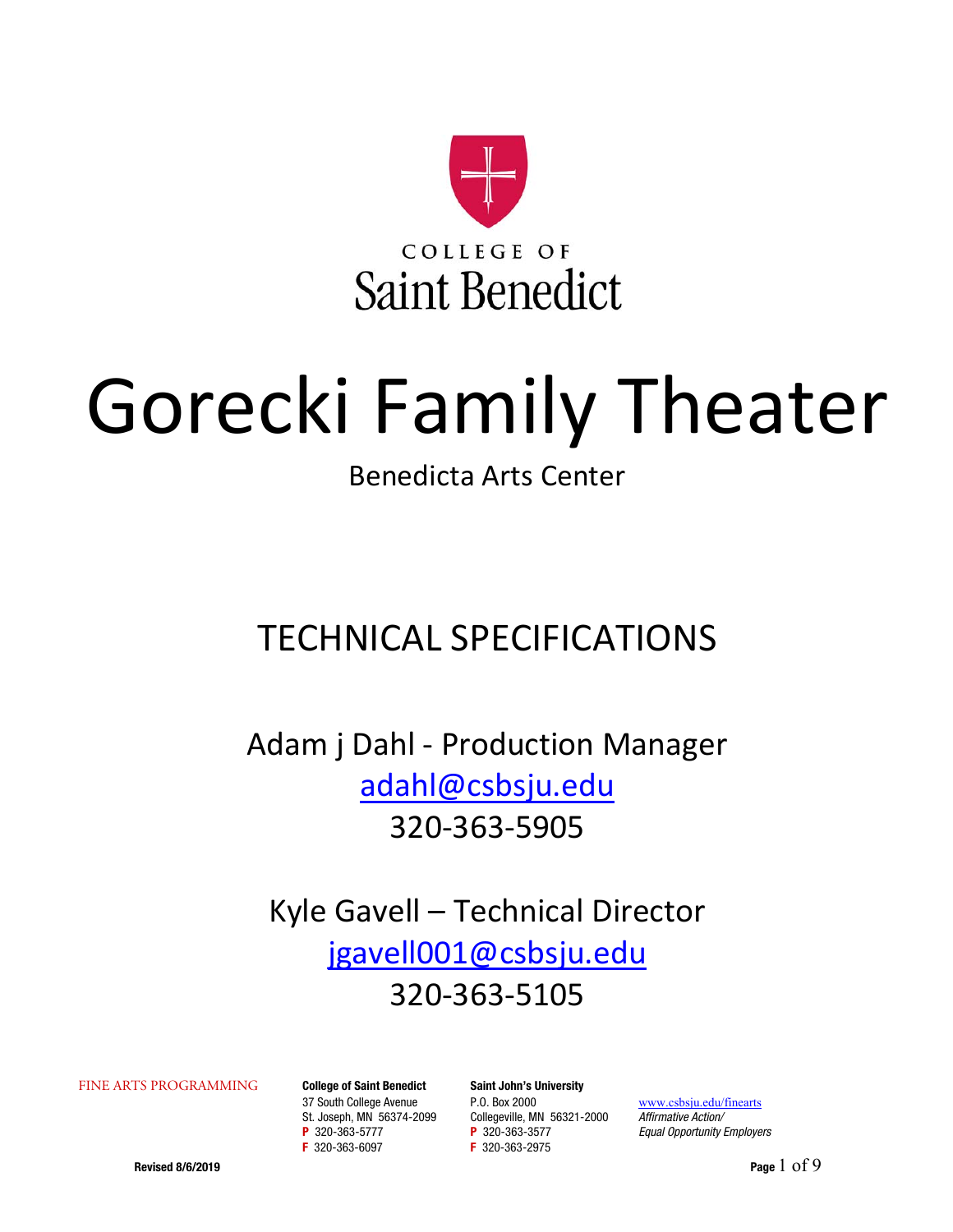### **DIRECTIONS TO THE BENEDICTA ARTS CENTER**

### *From the Minneapolis/St. Paul Area and points east:*

- Take I‐94 West to St. Joseph, approximately 65 miles, exit #160, County Road 2.
- Turn right onto County Road 2 into St. Joseph.
- Turn right onto W Minnesota St.
- Turn right onto College Avenue ‐ 2nd stop sign.
- Turn right into Saint Benedict's entrance (1/2 Mile)
- The entrance road continues to a circle in directly in front of the BAC
- Parking arrangements can be made upon arrival.

### *From the Minneapolis/St. Paul airport*

- Take MN#5 West to I-494 West.
- Take I‐494 West to I‐94 West approximately 25 miles.
- Follow directions above.

### *From St. Cloud*

Division Street is the primary thoroughfare in St. Cloud. Most restaurants and hotels are on or near it.

- Take Division Street (County Road 75) west to St. Joseph.
- Turn left onto College Avenue
- Go through four-way stop sign.
- Turn right into the Saint Benedict's entrance
- The entrance road continues to a circle in directly in front of the BAC
- Parking arrangements can be made upon arrival.

### *From St. Cloud Regional Airport*

- Go northwest on County Road 65/45th Ave SE toward 12th St. SE (County Road 65/45th Ave. SE becomes 12th St. SE)
- Turn right onto US Highway 10 West
- Merge onto Minnesota Hwy 23 West toward St. Cloud. *Please note, as of March '08, the Desota Bridge on Hwy 23, which crosses the Mississippi River, is closed. Please follow the detour signs as they will direct you across the river and back to Hwy 23* (Hwy 23 West becomes County Road 75 N)
- Follow directions above.

#### FINE ARTS PROGRAMMING College of Saint Benedict Saint John's University

37 South College Avenue P.O. Box 2000 www.csbsju.edu/finearts St. Joseph, MN 56374-2099 Collegeville, MN 56321-2000 Affirmative Action/ **P** 320-363-5777 **P** 320-363-3577 **P** 200-363-3577 *Equal Opportunity Employers* **F** 320-363-877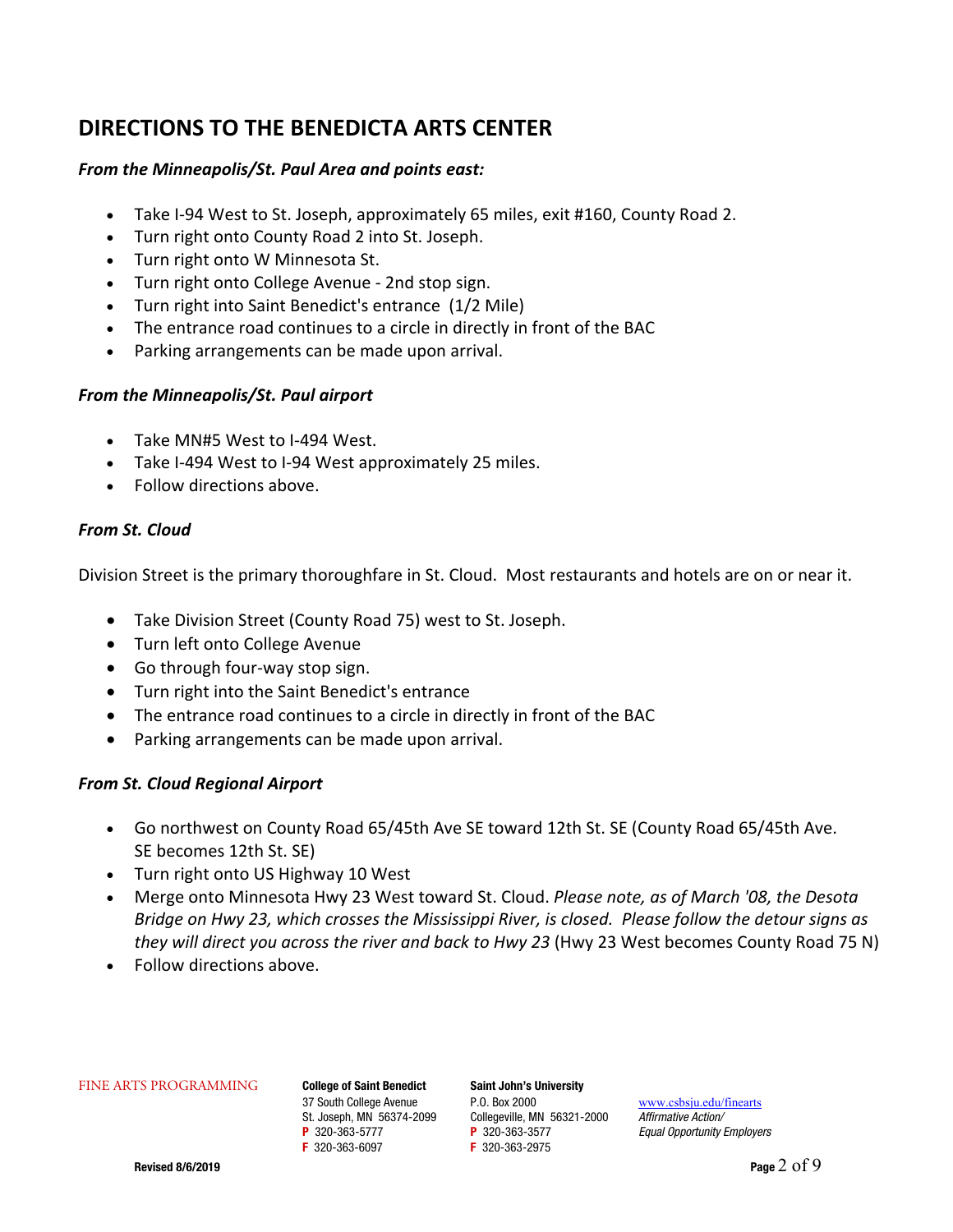## PLEASE NOTE

The Gorecki Family Theater is part of the Benedicta Arts Center which means that the inventory of equipment is shared between multiple performance spaces. Some equipment may not be available in quantities indicated below for every performance. Please check with FAP Production Manager to verify any needs your performance may have. Additionally the Gorecki Family Theater and Escher Auditorium share a common Stage house (Fly‐loft) separated by a 20 ton electrically operated sound door, located upstage of the Escher Proscenium opening.

## MANAGEMENT

Green Room: located across the hall from dressing rooms down one flight of stairs from stage.

**Stage Manager's Console:** Located stage left at proscenium, 2 channel Clear Com

**Rehearsal Rooms:** Available upon request.

**Crews:** Paid student staff.

**Handicap Accessible:** Stage and dressing rooms accessible via elevator, Booth and catwalks via staircase.

Policies: House opens 1/2 hour prior to curtain. Normal curtain is 7:30pm. Building is a smoke free environment.

**Tech Table:** Four (4) available upon request.

## LOAD‐IN AREA

**Dock:** 3'‐2" tall x 13'‐6" wide. One truck can be accommodated at a time. **Outer dock area:** Ceiling at 9'‐6" (12'‐8" from pavement) x 14'‐0" wide x 24'‐1" deep. **Loading door** (roll‐up garage door): 10'‐8" wide x 9'‐3" high, **Inner dock area:** 29'‐0" x 30'‐0" leads to stage via hallway 6'‐6" wide x 8‐10" tall x 50'‐0" long.

All items should be sized appropriately.

53' trailers with a *standard cab* will fit, however tractor must unhook while not backing in/out. Parking available for busses & additional trucks within 500 yards of dock. No shore power.

#### FINE ARTS PROGRAMMING College of Saint Benedict Saint John's University

37 South College Avenue P.O. Box 2000 www.csbsju.edu/finearts St. Joseph, MN 56374-2099 Collegeville, MN 56321-2000 Affirmative Action/ **P** 320-363-5777 **P** 320-363-3577 **P** 200-363-3577 *Equal Opportunity Employers* **F** 320-363-877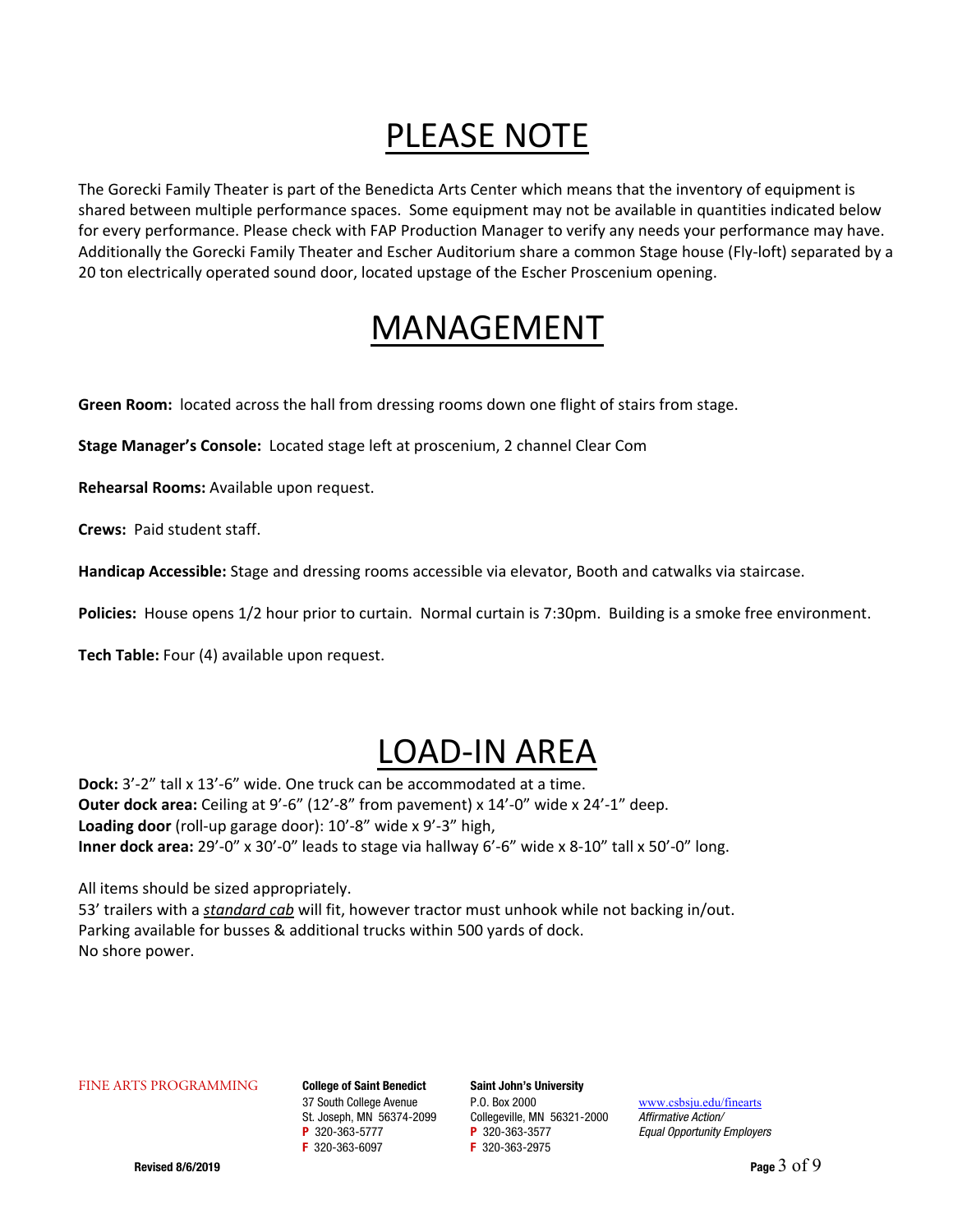## **CARPENTRY**

 **Seating:** 292 permanent seats. Lower section of seating consists of 4 movable wagons so as to permit use of a full thrust stage.

### **Stage Dimensions:**

**Proscenium:** 40'-7" wide x 20'-0" high. Stage depth = 35'-0". **Wing Space**: Stage Left = 23'‐6" X 33'‐10" / Stage Right =19'‐6" X 33' ‐10". Spiral staircase USR **Grid Height:** 54'‐0" **Orchestra Pit (Thrust)**: 7'‐10" x 32'‐0" **Stage Height:** 2' 3-1%" above house floor.

**Stage Floor:** (Stagehouse) Robbins Bio‐Cushion II with red oak painted black. *Gerriets* V*ario* portable marley dance flooring is available, reversible black/grey.

#### **House Draperies (Goods):**

- **House Curtain:** Eggplant IFR Charisma Velour Main Curtain on Lineset 35. Operation is fly only
- **Legs:** Five sets of black velour legs at 27' high x 12' wide, w/50% fullness.
- **Borders:** Five black IFR Charisma velour borders at 12' high x 60' wide, w/50% fullness.
- Full Stage: Four black IFR Charisma velour travelers at 26' high x 62' wide, w/fullness. These goods are permanently rigged.
- **Scrim:** One black, IFR sharks tooth scrim at 30' high x 60' wide.
- Cyclorama: One FR seamless white muslin Cyc at 26' high x 60' wide.

#### **Line Set Data:**

- Line Plot: See Appendix A
- **Working height of battens:** High trim on all but electrics is 48'‐5" above the deck. High trim on electrics is 43'. Low trim on all lines is 4'10" above the deck.
- Battens: 31 60'-1" double battens, 1'4" center to center, 1 1/2" schedule 40 pipe, 5 lift lines.
- **Type:** All lines are single purchase, T-Track counterweight.
- Arbor capacity: 1,100 lbs. (evenly distributed) per pipe.
- Loading gallery: Located on stage right at 46'-0" above the deck.
- Locking rail: Stage right at deck level.
- **Available weight:** 9000 lbs

#### FINE ARTS PROGRAMMING College of Saint Benedict Saint John's University

**P** 320-363-5777 **P** 320-363-3577 **P** 200-363-3577 *Equal Opportunity Employers* **F** 320-363-877

F 320-363-2975

37 South College Avenue P.O. Box 2000 www.csbsju.edu/finearts St. Joseph, MN 56374-2099 Collegeville, MN 56321-2000 Affirmative Action/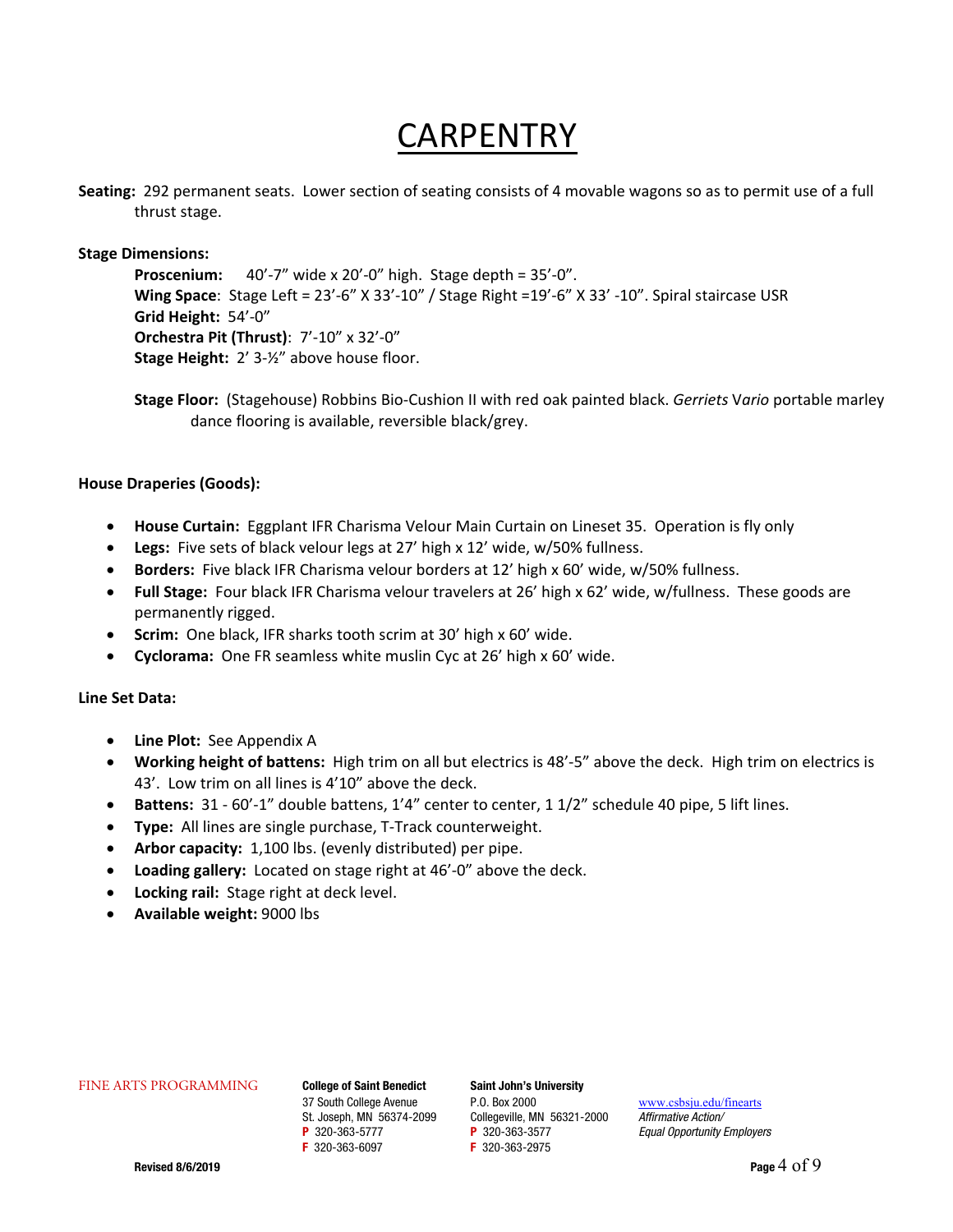## CARPENTRY cont.

#### **Support Areas:**

 **Crossover:** Hallway one level below stage level accessed by stairs leading to the dressing rooms DSL and DSR FOH Access: Hallway on either side of house.

**Lower Level Access:** dressing rooms, green room and wardrobe are accessed by stairways DSL and DSR, Orchestra pit elevator for large items.

**Storage:** Inner loading dock area (29'-0" x 17'-0"), shop, and Escher stage.

Shop Area: Located stage right through a doorway 9'-8" wide x 9'-2" tall. Basic tools available upon request

### Power

Two 400 amp Company Switches available ‐ 120/208; 3 phase, 400A/leg. Located on stage right wall. One 200 amp Company Switch Available **‐** 120/208; 3 phase, 200A/leg. Located on stage right wall.

### **Only 800 amp draw can be used simultaneously.**

Company switches located Stage Left.

## LIGHTING

**Dimmers: 320 ETC Sensor 2.4Kw dimmers.** 

**Control:** ETC Gio – with 20 fader wing and iPad remote.

Houselights: ETC Unison Control for house, aisle and worklights.

**Circuits:** FOH has 80 circuits. / Stagehouse has 167 circuits. All circuits are 2.4kw and the Stagehouse has 5 electrics, a torm strip on each side of the proscenium US & DS, and 2 floor pockets on each side of the stage. Extra circuits available upstage of stage house in adjoining theater.

#### **Front of House Positions:**

1<sup>st</sup> catwalk, top light 2<sup>nd</sup> catwalk, 27' throw at 49<sup>o</sup> 3rd catwalk, 37' throw at 35º 4<sup>th</sup> catwalk, 48'7" throw at 25  $9$ 

**Front of House Transfer: None available** 

#### FINE ARTS PROGRAMMING College of Saint Benedict Saint John's University

37 South College Avenue P.O. Box 2000 www.csbsju.edu/finearts St. Joseph, MN 56374-2099 Collegeville, MN 56321-2000 Affirmative Action/ **P** 320-363-5777 **P** 320-363-3577 **P** 200-363-3577 *Equal Opportunity Employers* **F** 320-363-877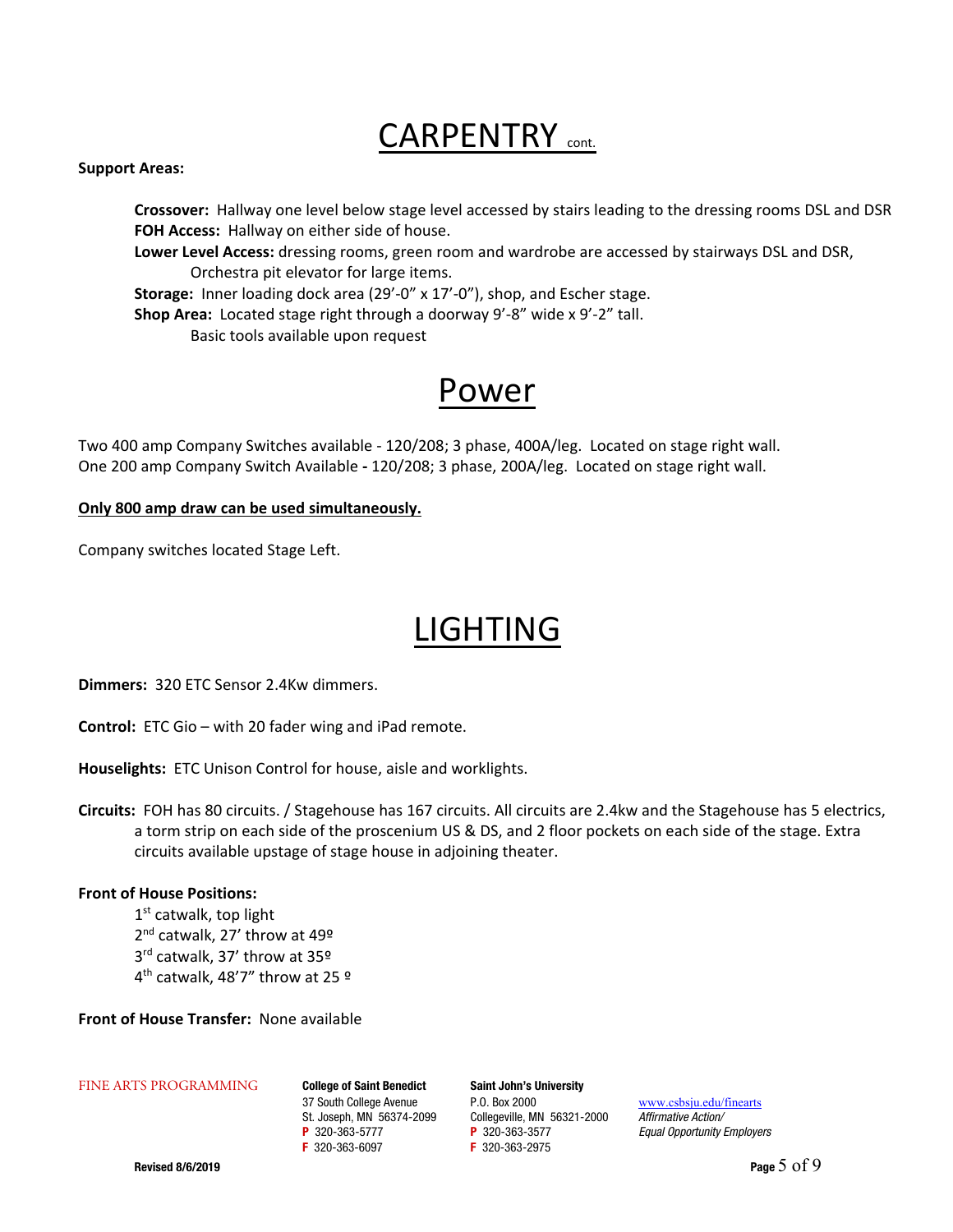## LIGHTING cont.

#### **Equipment Inventory:**

46 ETC "Source Four" 19º ERS, 575w, 2P&G. 105 ETC "Source Four" 26º ERS, 575w, 2P&G. 74 ETC "Source Four" 36º ERS, 575w, 2P&G. 12 ETC "Source Four" 50º ERS, 575w, 2P&G. 48 ETC "PARNel, 575w, 2P&G. 30 ETC "Source Four PAR, 575w, 2P&G 19 ETC "Source Four" Luster2 with 36º EDLT 8 ETC "Source Four" Luster2 with Cyc adapter 6 ETC "Source four" Zoom 28 Altman PAR 64, 1kw, Wide, 2P&G. 24 Strand 8" Fresnels, 1000w, 2P&G. 19 Strand 6" Fresnels, 750w, 2P&G. 16 L & E 3‐Bay Cyc 1kw, 2P&G. 10 Multiform HP3‐90 LED wash fixtures 6 ETC "Source Four" Luster Fresnel Adapters.

> Color cut size for ETC units is 6" square. 8" units is 10" square. 6" units is 7‐1/2" square. Cyc Lights is 12" X 16"

**Follow spots:** 2 Source Four's mounted on spotlight bases. 1 Lycian Midget HP 575w

**Hardware:** 14‐6" barn doors, 17‐8" barn doors, 70‐18" side arms, 4 safer side arms, 40 ETC Pattern holders; 7‐ETC Iris Kits, 40 source 4 top hats, 6 donuts, 20 floor plates, 14‐50# bases for 8,10,12,16 or 20' boom pipes.

**Cable:** All lights and cable have stagepin connectors. 1500 feet in 5's, 10's, 25's, and 50's, 42 two‐fers, 16 three-fers. A variety of adapters available, stagepin to edison M & F. 700 feet of socapex, break in's and out's.

### **‐Overhead focusing is done with a JLG 2630 electric scissors lift. All manufacturers' requirements will be adhered to when using the lift. Lift can be driven while elevated.**

FINE ARTS PROGRAMMING College of Saint Benedict Saint John's University

**P** 320-363-5777 **P** 320-363-3577 **P** 200-363-3577 *Equal Opportunity Employers* **F** 320-363-877

F 320-363-2975

37 South College Avenue P.O. Box 2000 www.csbsju.edu/finearts St. Joseph, MN 56374-2099 Collegeville, MN 56321-2000 Affirmative Action/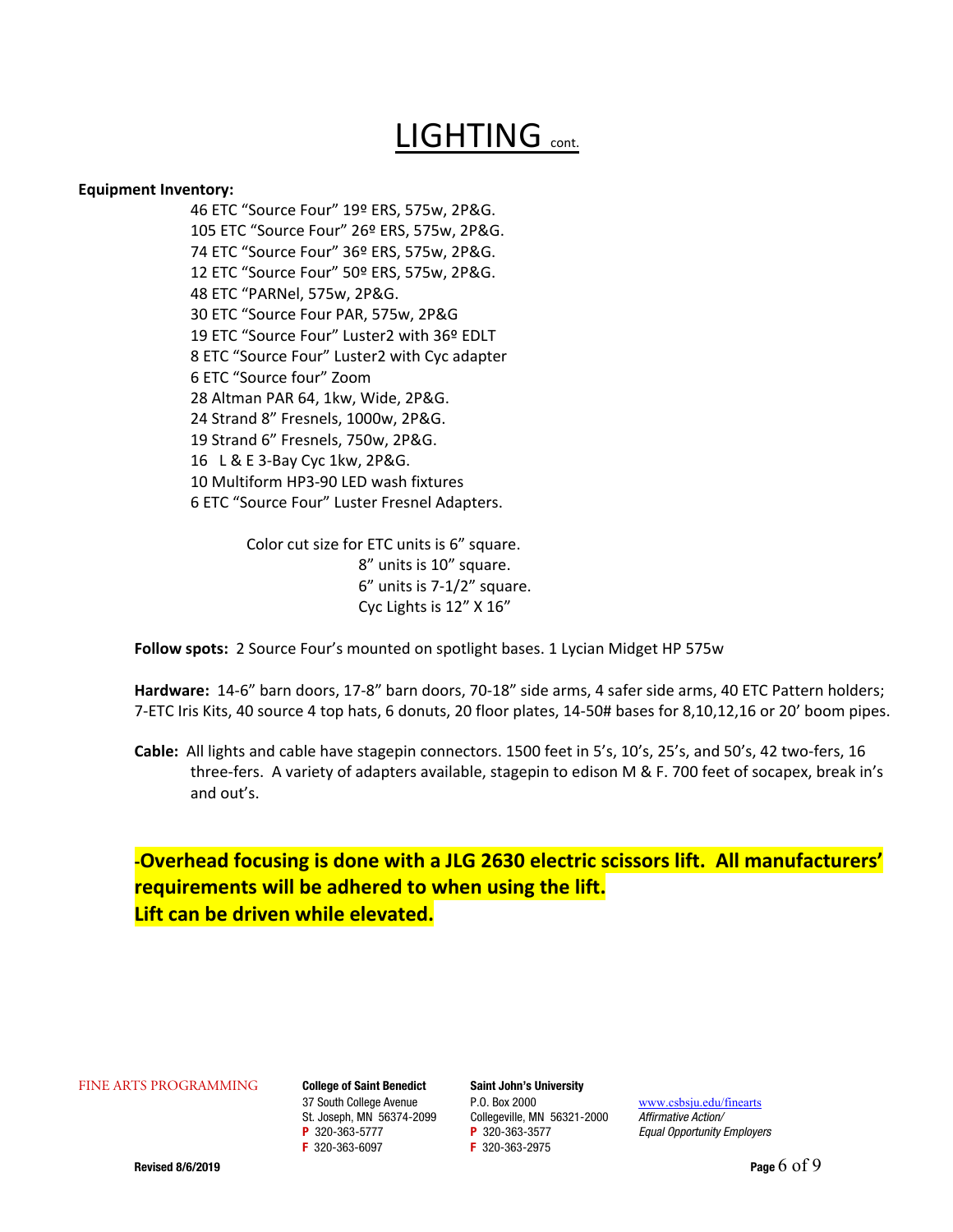## SOUND

**Control Location:** booth location elevated at back of house left (open window)

**Volume:** *92db Peak* limit is strongly enforced.

**Hearing Assist System:** Listen Technologies FM auditory assistance system, with 12 receivers available.

### **Monitoring:** Yes

- **Production Communications:** Clear‐Com, 2 channel wired base, 18 headsets, 10 wired beltpacks, with station location as follows: 3- SM console SR, 1- SL @ Fly Rail, 1- HR & HL in follow spot booths, 2- in sound booth, 2in light booth, 1‐ located on back of each proscenium wall (4 total).
- **Microphones:**  3 Shure SM57 dynamic. 4 Shure SM58. 6 AudioTechnica AEW‐T4100 wireless handheld, 8 AudioTechnica AEW‐Y1000 lavalieres (headset mics available upon request). 5 Crown PCC 160 (Phase Coherent Cardioid) 3 black 2 white, 2 AKG C214's, 3 AKG C1000, 1 AKG Rhythm Pack (drum mic package), 1 Shure Beta 52A

Playback: Playback options available upon request

**Cable:** 1000' three pin XLR male to female. 500' speakon, 12send x 4return 50' snake, 24send x 8return 250' snake. Variety of adapters available.

**Stands:** 12 straight stands, 14 boom stands, 2 mini boom stands, 4 table top stands

**Mixing Console:** Yahama QL5

**Sound Processing:** One (1) Galileo Galaxy 408 located on the catwalk level with network connection available at mixing console/stage

**Amplifiers:** Two (2) Stage Monitor Amplifiers. One (1) Crown 1000 watts bridged (sub)

**Fixed Speakers:** Four (4) Meyers Sound UP Juniors. One (1) JBL B15 Subwoofer

Front fills: Two (2) UPM-1P speakers placed on thrust.

**Monitor Speakers:** Four (4) JBL TR105 wedge monitors, 225 Watts w/ 60 Hz to 20 kHz freq. response. Four (4) JBL PRX612M active speakers available upon request Six (6) UPA‐1P active speakers available upon request

**Please Note: The room has been tuned for additional reinforcement that can be installed if necessary.**

FINE ARTS PROGRAMMING College of Saint Benedict Saint John's University

37 South College Avenue P.O. Box 2000 www.csbsju.edu/finearts St. Joseph, MN 56374-2099 Collegeville, MN 56321-2000 Affirmative Action/ **P** 320-363-5777 **P** 320-363-3577 **P** 200-363-3577 *Equal Opportunity Employers* **F** 320-363-877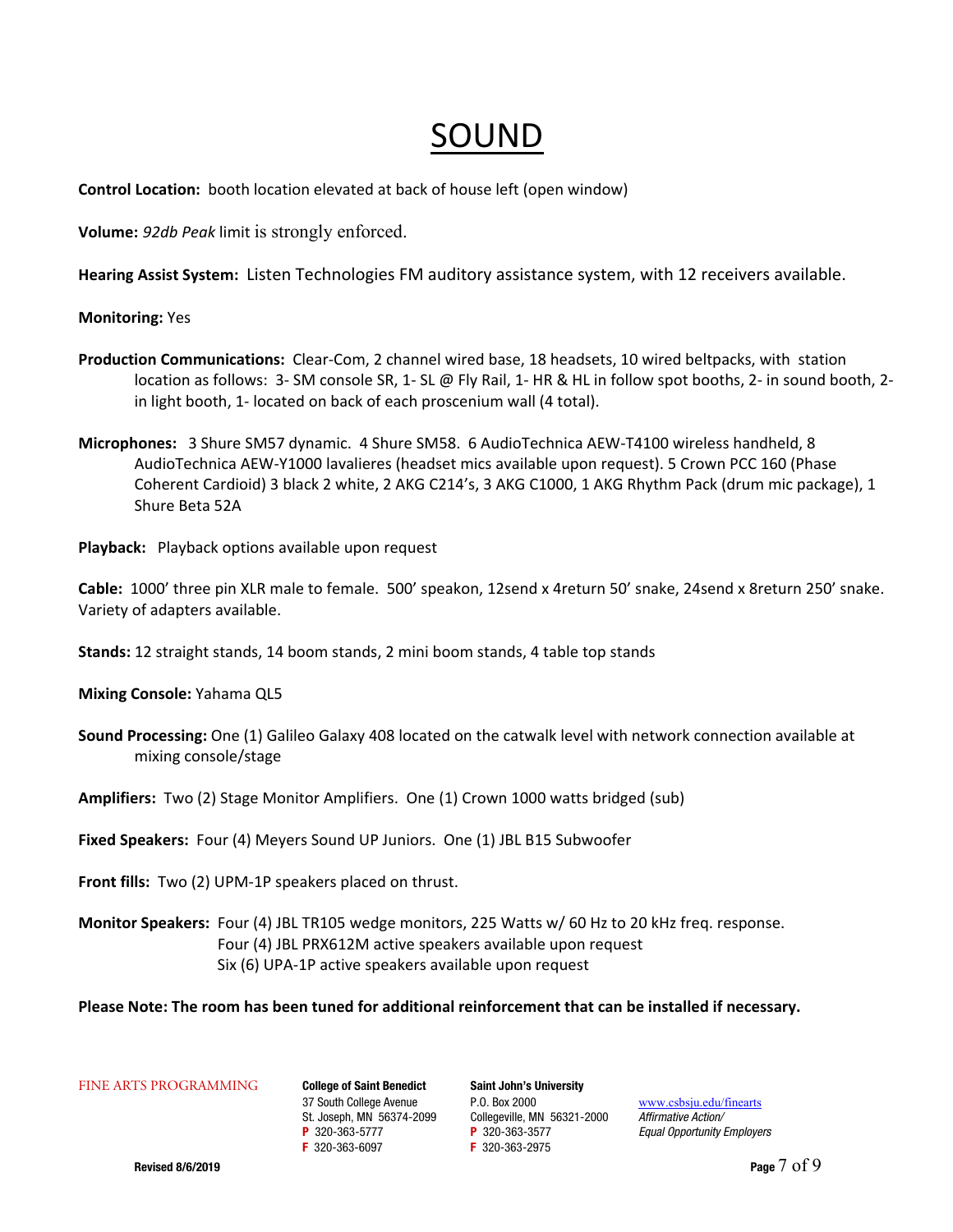## PROPS

**Orchestra Pit:** 7'10 x 32', 6' ½" below stage level, 3'8 ½" below house level.

**Chairs:** 100 Wenger Musician chairs. Black, padded.

Stands: 40 Wenger model 18 black.

**Conductor:** Conductor podium and stand available upon request.

**Stand lights:** 40 ‐ 120v non‐dimmable.

Platforms: 12-4' x 8' Wenger "Versalite" with 8", 16", 24", 32" legs, flat black, hard board surface.

**Dance Floor:** 50'‐0" w x 35'‐0" d, *Gerriets Vario*  portable flooring available, reversible black/gray. Black gaffers tape only.

Lecterns: Two (2) non-adjustable mahogany.

### WARDROBE

**Dressing Rooms:** Two (2) openly adjoined make‐up rooms with lighted mirrors, counter space and chairs for 15 people each. Each area has separate lavatory, shower and changing rooms with direct access to the Costume Shop. Each shower rooms contain two shower stalls, two toilets, two sinks and a full‐length mirror. *Guest Dressing Room:* has two lighted mirrors, counter space, two small cabinets, and a restroom with sink, lavatory and shower.

Dressing rooms are located one level below the stage with direct access to either stage right or stage left.

Wardrobe Area: Adjacent to dressing rooms. Access requires advanced notice.

**Irons:**  2 industrial steam.

**Ironing boards:** 2

**Steamers: 1 portable.** 

Washers/Dryers: 1 set; Whirlpool, no fee. Need advanced notice.

Racks and hangers: 4 rolling "Z" racks available.

**Quick Change Booths: As requested.** 

#### FINE ARTS PROGRAMMING College of Saint Benedict Saint John's University

37 South College Avenue P.O. Box 2000 www.csbsju.edu/finearts St. Joseph, MN 56374-2099 Collegeville, MN 56321-2000 Affirmative Action/ **P** 320-363-5777 **P** 320-363-3577 **P** 200-363-3577 *Equal Opportunity Employers* **F** 320-363-877